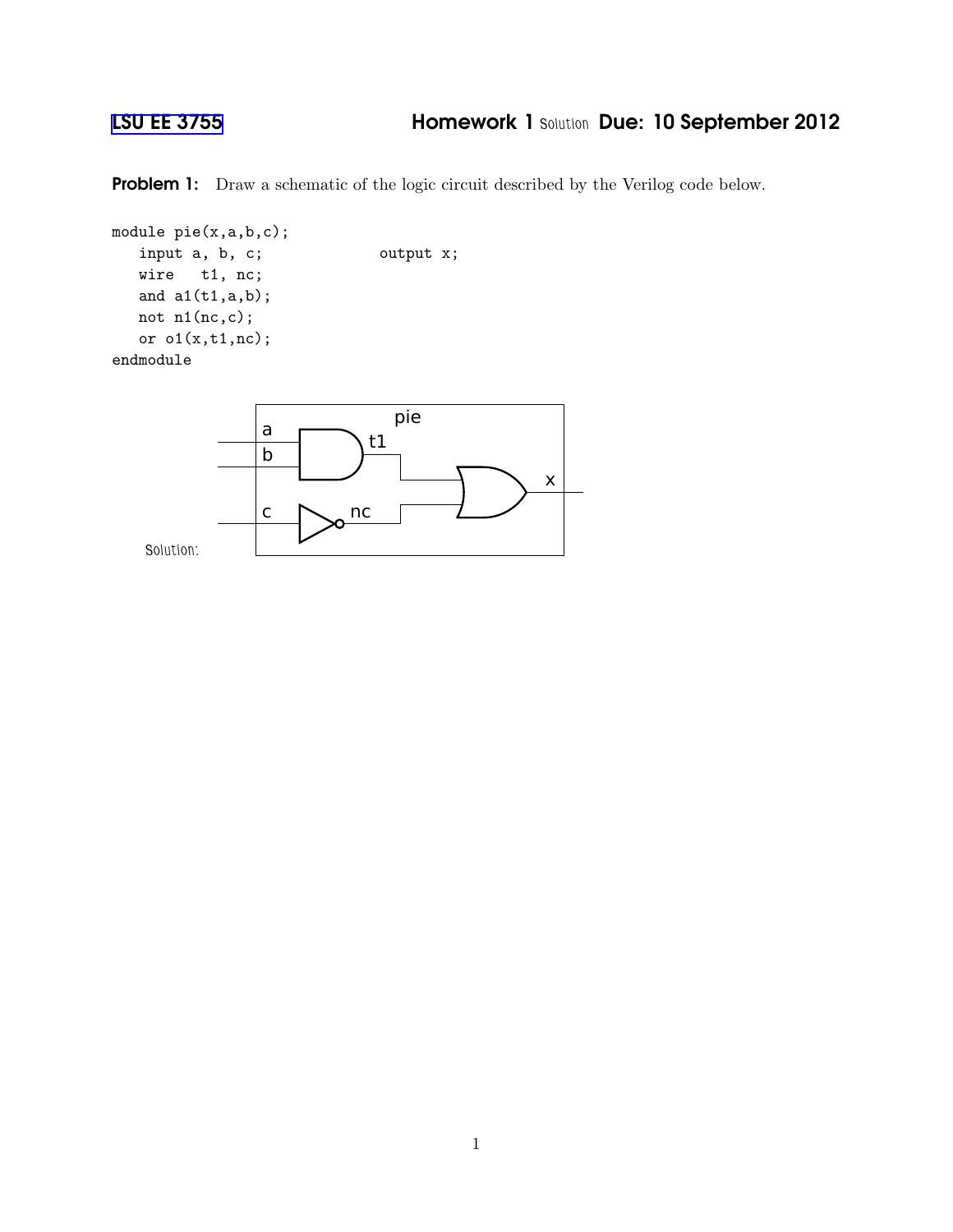**Problem 2:** Draw a schematic of the logic circuit described by the Verilog module twoterms below.

- Show the contents of each instantiated module. (That is, do **not** just show a box labeled term101 or twoterms.)
- Show using AND, OR, and NOT gates, inferring the correct gate for the Verilog operators used in the assign expression.
- To the extent possible, label the diagram using the port names defined by two terms  $(x, a,$ b, c, and d).

```
module term101(x,a,b,c);input a, b, c; output x;
  assign x = a & b !b & c;
endmodule
module twoterms_bundle(x,a);
  input [3:0] a; butput x;
  wire t0x11, t10x1;
  term101 t0(t0x11,a[1],a[3],a[0]);
  term101 t1(t10x1,a[2],a[1],a[0]);
  or o1(x, t0x11, t10x1);
endmodule
module twoterms(x,a,b,c,d);
  input a, b, c, d; output x;
  wire [3:0] bundle;
  assign bundle[3:0] = \{a,b,c,d\};twoterms_bundle t(x,bundle);
endmodule
```
*Solution appears below. The labels defined by module* twoterms *appear in* green bold*. Notice that at the input to* twoterms *the four inputs,* a*,* b*,* c*, and* d *are concatenated into a single wire named* bundle*. This is shown in the diagram using a medium-weight line. The opposite operation is performed by the bit select operator (such as* a[0]*) operating on* a *(a.k.a.* bundle*) in* twoterms bundle*. This is also shown with a medium-weight line, but this time the input is a 4-bit wire (*a*) and there are four 1-bit outputs.*